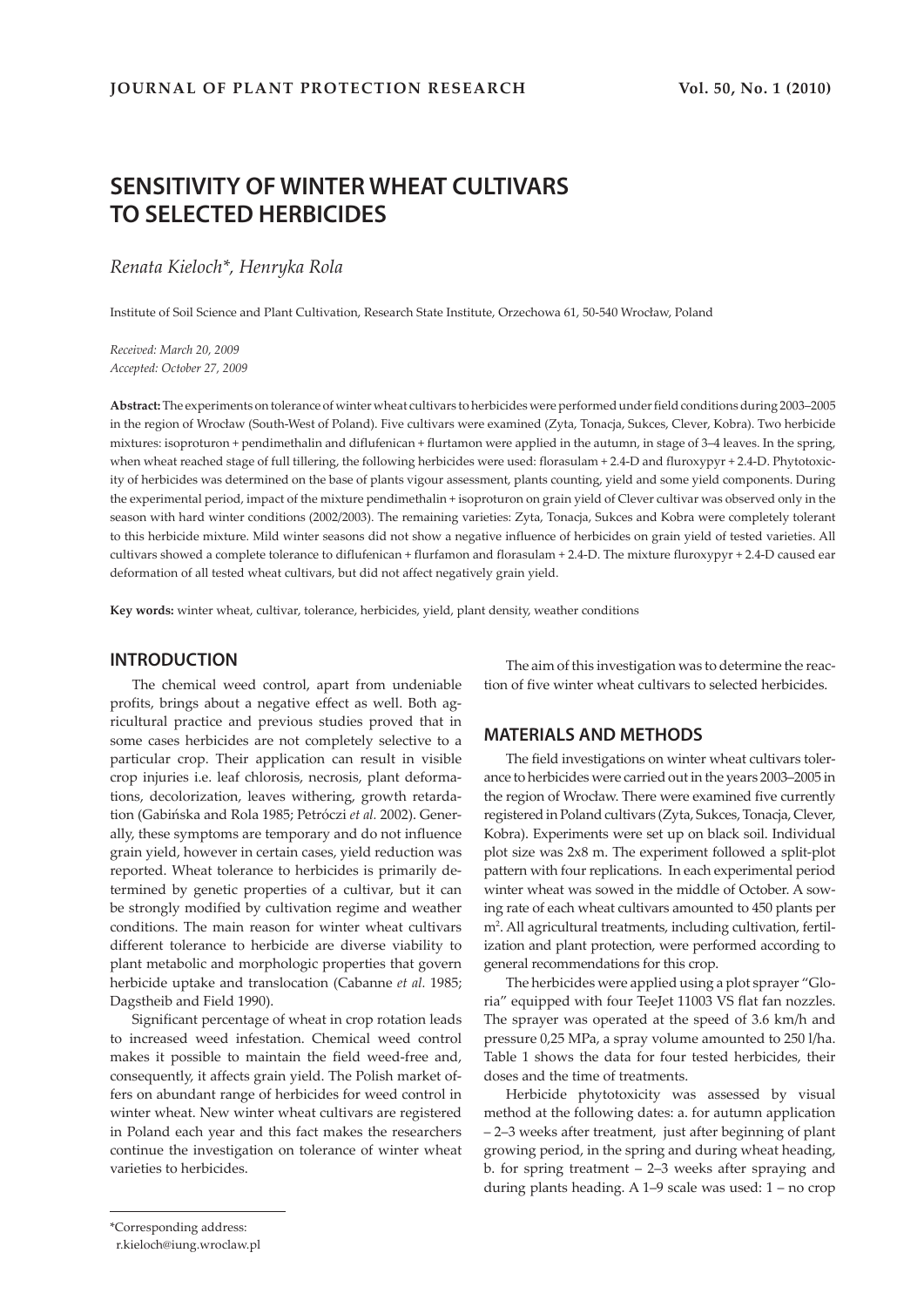| Herbicide                   | Trade name     | Dose $[g/ha]$ | Date of application             |  |
|-----------------------------|----------------|---------------|---------------------------------|--|
| Pendimethalin + isoproturon | Maraton 375 SC | $1000+500$    | autumn, stage of 2-4 leaves of  |  |
| Diflufenican + flurtamon    | Carat 350 SC.  | 75+187.5      | wheat                           |  |
| $Florasulam + 2.4-D$        | Mustang 306 SE | $3.75 + 180$  | spring, stage of full tillering |  |
| $Fluroxypyr + 2.4-D$        | Gold 450 EC    | $112.5 + 450$ | of wheat                        |  |

Table 1. Characteristics of tested herbicides

injury, 9 – total crop damage. The influence of herbicide on overwintering of winter wheat was also based on visual assessment and by counting plants on  $1 \text{ m}^2$  at the early spring. Wheat was harvested at complete maturity stage using a harvester Nurserymaster Elite Z 035. Grain yield was estimated on each plot. Weight of 1 000 grains was determined according to national standard PN-68/R-74017.

The data obtained were analysed using analysis of variance to evaluate the significance of differences.

#### **RESULTS**

#### **The weather conditions**

In 2002/2003 season, in the autumn wheat growth was interrupted when plants reached stage of 2 leaves. This season was characterized by hard winter – long period with the temperature below 0°C and the lack of snow cover. Such conditions did not favoured winter survival of the examined plant species. In the spring plant growing period began at the end of March, but low temperature during the first decade of April temporarily slowed down plants growth. On average, all spring-summer period was warm and characterized by low rainfall. The weather conditions in 2003/2004 could be described as mild winter, which was favourable for wheat over wintering. In the spring plant growth started in the last decade of March. Spring and summer season were mildly warm and rather dry. In the next growing season (2004/2005), September and the first decade of October were warm, with sufficient rainfall. In the autumn plant growing period was over rather early – half of November. When the winter dormancy began, plants reached 2 leaves phase and had poorly developed root system. Weather conditions in the winter (average temperature above 0°C, and snowfall) favoured plant overwintering. The beginning of March was cold, with the temperature slightly below 0°C. The temperature increased in the first decade of April and spring growing period started. Spring and summer period were comparatively cold and wet, with total rainfall of 210 mm (April–June). These conditions did not favour wheat development and seed setting. Heavy rainfall in the July resulted in delayed harvesting of winter wheat.

#### **The influence of herbicides on crop status, plant density and yield**

The autumn evaluation of phytotoxic effect of mixtures combining isoproturon + pendimethalin and diflufenican + flurtamon did not show crop damage of tested cultivars in each experimental period. Visible injuries occurred on plants of Clever cultivar just after the beginning of plant growing period in the spring and resulted from hard winter conditions (2002/2003). The plots treated with the mixture pendimethalin + isoproturon were thinned markedly and leaf withering was observed. Remaining varieties did not respond to tested herbicides. During the following plant growing seasons detrimental effects of this mixture did not occur. Among herbicides applied in the spring, florasulam + 2.4-D did not negatively affect plant vigour. After the mixture fluroxypyr + 2.4-D application, visual injuries were not observed during the first assessment, but during plant heading were recorded ear deformation of each tested varieties (Table 2).

Wheat plant density significantly differed within the whole experimental period at cultivar level. The most pronounced differences between varieties were observed in 2002/2003, when Tonacja cultivar showed the highest plant density (more than 600 plants per square meter), while Clever cultivar belonged to the least dense (average 184 plants per square meter). Both herbicides and cultivars considerably affected plant number in that season. Cultivar Clever proved to negatively react to the mixture pendimethalin + isoproturon, which led to significant wheat thinning as compared to the untreated plots. The remaining varieties did not show reduction of plant number, irrespective of herbicides used. In the subsequent seasons (2003/2004, 2004/2005), there were not observed any essential differences regarding both herbicides and a cultivars (Table 3)**.**

The yield of tested winter wheat cultivars showed a considerable diversity in different growing seasons. During 2004/2005 grain yield of wheat reached a significantly higher level in comparison to the others seasons, whereas in 2002/2003 and 2003/2004 wheat yielding was similar. In 2002/2003, the yield of Clever cultivar was markedly lower than that of other wheat varieties, regardless of herbicide applied. The cultivar mentioned above also showed on essential yield reduction after application the mixture pendimethalin + isoproturon. During the subsequent plant growing seasons, diversity involved only wheat cultivars, but not herbicides. There were not recorded any interactions between cultivars and herbicides (Table 4).

Weight of 1 000 grains did not vary within experimental period as far as herbicides were taken into account, but it was different for the examined cultivars. Only weight of 1 000 grain of cultivar Sukces was similar for each plant growing season, while the remaining ones showed different values regarding the years. Significantly low value of this parameter was obtained for Clever cultivar in 2002/2003. The latter one produced considerable smaller grains in comparison with other cultivars. None of the herbicides affected weight of 1 000 grains of wheat, but differences regarding cultivars were recorded in each season (Table 5).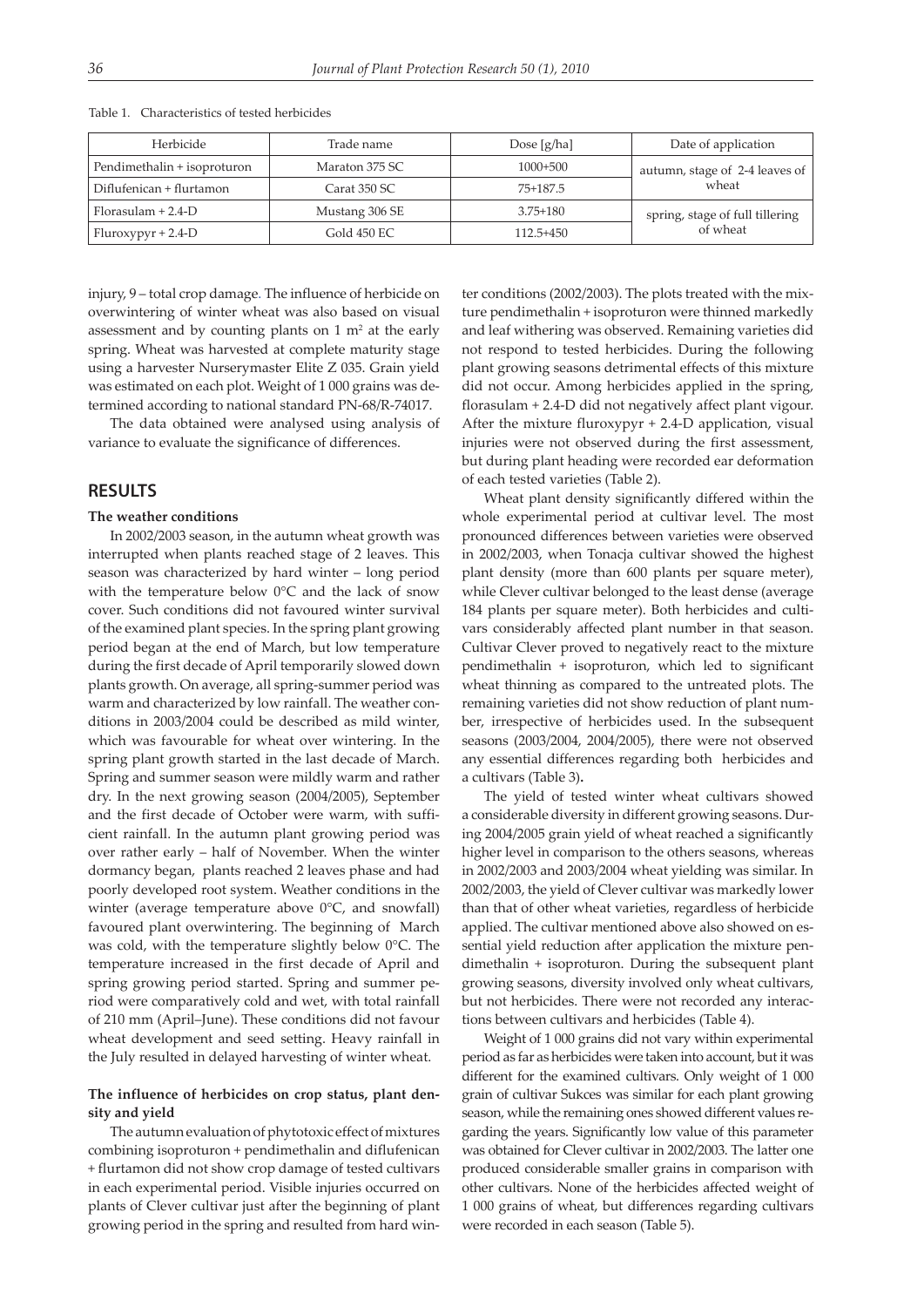|               |                                |                          |              |                |                          |                |                |                          | Cultivars    |                |                          |              |                |                          |              |                |
|---------------|--------------------------------|--------------------------|--------------|----------------|--------------------------|----------------|----------------|--------------------------|--------------|----------------|--------------------------|--------------|----------------|--------------------------|--------------|----------------|
| Season        | Herbicides                     | <b>ZYTA</b>              |              | <b>SUKCES</b>  |                          | <b>TONACJA</b> |                | <b>CLEVER</b>            |              | <b>KOBRA</b>   |                          |              |                |                          |              |                |
|               |                                | T                        | $\mathbf{I}$ | ΠI             | $\mathbf{I}$             | $\mathbf{I}$   | III            | T                        | $\mathbf{I}$ | III            | T                        | $\mathbf{I}$ | III            | T                        | $\mathbf{I}$ | III            |
| 2002/<br>2003 | untreated                      | $\mathbf{1}$             | $\mathbf{1}$ | $\mathbf{1}$   | $\mathbf{1}$             | $\mathbf{1}$   | $\mathbf{1}$   | $\mathbf{1}$             | $\mathbf{1}$ | $\mathbf{1}$   | $\mathbf{1}$             | $\mathbf{1}$ | $\mathbf{1}$   | $\mathbf{1}$             | $\mathbf{1}$ | $\mathbf{1}$   |
|               | pendimethalin<br>+ isoproturon | $\mathbf{1}$             | $\mathbf{1}$ | 1              | $\mathbf{1}$             | $\mathbf{1}$   | $\mathbf{1}$   | $\mathbf{1}$             | $\mathbf{1}$ | $\mathbf{1}$   | 1                        | 5            | 5              | $\mathbf{1}$             | $\mathbf{1}$ | $\mathbf{1}$   |
|               | diflufenican<br>+ flurtamon    | $\mathbf{1}$             | $\mathbf{1}$ | $\mathbf{1}$   | $\mathbf{1}$             | $\mathbf{1}$   | $\mathbf{1}$   | $\mathbf{1}$             | $\mathbf{1}$ | $\mathbf{1}$   | 1                        | $\mathbf{1}$ | $\mathbf{1}$   | $\mathbf{1}$             | $\mathbf{1}$ | $\mathbf{1}$   |
|               | florasulam $+ 2.4 - D$         | $\overline{\phantom{0}}$ | $\mathbf{1}$ | $\mathbf{1}$   | $\overline{\phantom{m}}$ | $\mathbf{1}$   | $\mathbf{1}$   | $\overline{\phantom{m}}$ | $\mathbf{1}$ | $\mathbf{1}$   | $\overline{\phantom{0}}$ | $\mathbf{1}$ | $\mathbf{1}$   | $\overline{\phantom{0}}$ | $\mathbf{1}$ | $\mathbf{1}$   |
|               | $fluroxypyr + 2.4-D$           | $\overline{\phantom{0}}$ | $\mathbf{1}$ | $\overline{2}$ | $\overline{\phantom{m}}$ | $\mathbf{1}$   | $\overline{2}$ | $\qquad \qquad -$        | $\mathbf{1}$ | $\overline{2}$ | $\mathbf{1}$             | $\mathbf{1}$ | $\overline{2}$ | $\overline{\phantom{0}}$ | $\mathbf{1}$ | $\overline{2}$ |
|               | untreated                      | $\mathbf{1}$             | $\mathbf{1}$ | $\mathbf{1}$   | $\mathbf{1}$             | $\mathbf{1}$   | $\mathbf{1}$   | $\mathbf{1}$             | $\mathbf{1}$ | $\mathbf{1}$   | $\mathbf{1}$             | $\mathbf{1}$ | $\mathbf{1}$   | $\mathbf{1}$             | $\mathbf{1}$ | $\mathbf{1}$   |
|               | pendimethalin<br>+ isoproturon | $\mathbf{1}$             | $\mathbf{1}$ | $\mathbf{1}$   | $\mathbf{1}$             | $\mathbf{1}$   | $\mathbf{1}$   | $\mathbf{1}$             | $\mathbf{1}$ | $\mathbf{1}$   | $\mathbf{1}$             | $\mathbf{1}$ | $\mathbf{1}$   | $\mathbf{1}$             | $\mathbf{1}$ | $\mathbf{1}$   |
| 2003/<br>2004 | diflufenican<br>+ flurtamon    | $\mathbf{1}$             | $\mathbf{1}$ | $\mathbf{1}$   | $\mathbf{1}$             | $\mathbf{1}$   | $\mathbf{1}$   | $\mathbf{1}$             | $\mathbf{1}$ | $\mathbf{1}$   | $\mathbf{1}$             | $\mathbf{1}$ | $\mathbf{1}$   | $\mathbf{1}$             | $\mathbf{1}$ | $\mathbf{1}$   |
|               | florasulam $+ 2.4 - D$         |                          | $\mathbf{1}$ | $\mathbf{1}$   |                          | $\mathbf{1}$   | $\mathbf{1}$   |                          | $\mathbf{1}$ | $\mathbf{1}$   | $\overline{\phantom{0}}$ | $\mathbf{1}$ | $\mathbf{1}$   | $\equiv$                 | $\mathbf{1}$ | $\mathbf{1}$   |
|               | $fluroxypyr + 2.4-D$           | $\equiv$                 | $\mathbf{1}$ | $\mathbf{1}$   | $\overline{\phantom{0}}$ | $\mathbf{1}$   | $\mathbf{1}$   | $\equiv$                 | $\mathbf{1}$ | $\mathbf{1}$   | $\mathbf{1}$             | $\mathbf{1}$ | $\mathbf{1}$   | $\equiv$                 | $\mathbf{1}$ | $\mathbf{1}$   |
|               | untreated                      | $\mathbf{1}$             | $\mathbf{1}$ | $\mathbf{1}$   | $\mathbf{1}$             | $\mathbf{1}$   | $\mathbf{1}$   | $\mathbf{1}$             | $\mathbf{1}$ | $\mathbf{1}$   | $\mathbf{1}$             | $\mathbf{1}$ | $\mathbf{1}$   | $\mathbf{1}$             | $\mathbf{1}$ | $\mathbf{1}$   |
| 2004/<br>2005 | pendimethalin<br>+ isoproturon | $\mathbf{1}$             | $\mathbf{1}$ | 1              | $\mathbf{1}$             | $\mathbf{1}$   | $\mathbf{1}$   | $\mathbf{1}$             | $\mathbf{1}$ | $\mathbf{1}$   | 1                        | $\mathbf{1}$ | $\mathbf{1}$   | $\mathbf{1}$             | $\mathbf{1}$ | $\mathbf{1}$   |
|               | diflufenican<br>+ flurtamon    | $\mathbf{1}$             | $\mathbf{1}$ | $\mathbf{1}$   | $\mathbf{1}$             | $\mathbf{1}$   | $\mathbf{1}$   | $\mathbf{1}$             | $\mathbf{1}$ | $\mathbf{1}$   | $\mathbf{1}$             | $\mathbf{1}$ | $\mathbf{1}$   | $\mathbf{1}$             | $\mathbf{1}$ | $\mathbf{1}$   |
|               | florasulam $+ 2.4 - D$         | $\equiv$                 | $\mathbf{1}$ | $\mathbf{1}$   | $\equiv$                 | $\mathbf{1}$   | $\mathbf{1}$   |                          | $\mathbf{1}$ | $\mathbf{1}$   | $\equiv$                 | $\mathbf{1}$ | $\mathbf{1}$   | $\overline{\phantom{0}}$ | $\mathbf{1}$ | $\mathbf{1}$   |
|               | $fluroxypyr + 2.4-D$           | $\overline{\phantom{0}}$ | 1            | 1              | $\overline{\phantom{0}}$ | $\mathbf{1}$   | $\mathbf{1}$   | $\overline{\phantom{0}}$ | $\mathbf{1}$ | $\mathbf{1}$   | $\mathbf{1}$             | $\mathbf{1}$ | $\mathbf{1}$   | $\equiv$                 | $\mathbf{1}$ | $\mathbf{1}$   |

Table 2. The influence of herbicides on plant vigour of winter wheat cultivar (scale 1–9)

I – autumn assessment, II – spring assessment, III – pre-harvest assessment

|  | Table 3. The influence of herbicides on plant density [plants/ $m2$ ] of winter wheat cultivars |  |  |  |
|--|-------------------------------------------------------------------------------------------------|--|--|--|
|  |                                                                                                 |  |  |  |

|                  |                                                                                              |                                                                              | Average for   |                |               |              |                   |  |  |  |  |
|------------------|----------------------------------------------------------------------------------------------|------------------------------------------------------------------------------|---------------|----------------|---------------|--------------|-------------------|--|--|--|--|
| Season           | Herbicides                                                                                   | <b>ZYTA</b>                                                                  | <b>SUKCES</b> | <b>TONACJA</b> | <b>CLEVER</b> | <b>KOBRA</b> | herbicides        |  |  |  |  |
|                  | untreated                                                                                    | 360                                                                          | 430           | 613            | 203           | 515          | 432               |  |  |  |  |
|                  | pendimethalin + isoproturon                                                                  | 363                                                                          | 445           | 613            | $130*$        | 498          | 410               |  |  |  |  |
| 2002/2003        | diflufenican + flurtamon                                                                     | 350                                                                          | 430           | 608            | 218           | 555          | 432               |  |  |  |  |
|                  | average for cultivars                                                                        | 358                                                                          | 435           | 611            | 184           | 523          | $\qquad \qquad -$ |  |  |  |  |
|                  | LSD (0.05) for: cultivars 52.747 herbicides n.s. herbicides x cultivars 68.050               |                                                                              |               |                |               |              |                   |  |  |  |  |
|                  | untreated                                                                                    | 450                                                                          | 400           | 487            | 323           | 473          | 427               |  |  |  |  |
|                  | pendimethalin + isoproturon                                                                  | 457                                                                          | 383           | 470            | 302           | 453          | 413               |  |  |  |  |
| 2003/2004        | diflufenican + flurtamon                                                                     | 437                                                                          | 413           | 460            | 310           | 423          | 417               |  |  |  |  |
|                  | average for cultivars                                                                        | 448                                                                          | 404           | 472            | 312           | 450          | $\equiv$          |  |  |  |  |
|                  | LSD (0.05) for: cultivars 31.978 herbicides n.s. herbicides x cultivars n.s.                 |                                                                              |               |                |               |              |                   |  |  |  |  |
|                  | untreated                                                                                    | 355                                                                          | 403           | 360            | 385           | 378          | 376               |  |  |  |  |
|                  | pendimethalin +isoproturon                                                                   | 360                                                                          | 400           | 383            | 395           | 392          | 389               |  |  |  |  |
| 2004/2005        | diflufenican + flurtamon                                                                     | 368                                                                          | 393           | 368            | 400           | 390          | 384               |  |  |  |  |
|                  | average for cultivars                                                                        | 361                                                                          | 399           | 370            | 393           | 387          | $\equiv$          |  |  |  |  |
|                  |                                                                                              | LSD (0.05) for: cultivars 33.881 herbicides n.s. herbicides x cultivars n.s. |               |                |               |              |                   |  |  |  |  |
|                  | untreated                                                                                    | 388                                                                          | 411           | 487            | 304           | 455          | 409               |  |  |  |  |
|                  | pendimethalin + isoproturon                                                                  | 393                                                                          | 409           | 489            | $277*$        | 447          | 403               |  |  |  |  |
| $2003 -$<br>2005 | diflufenican + flurtamon                                                                     | 385                                                                          | 412           | 479            | 309           | 456          | 408               |  |  |  |  |
|                  | average for cultivars                                                                        | 389                                                                          | 411           | 485            | 297           | 453          | $\qquad \qquad -$ |  |  |  |  |
|                  | LSD (0.05) for: cultivars x years 16.51 herbicides x years n.s. herbicides x cultivars 21.25 |                                                                              |               |                |               |              |                   |  |  |  |  |

\*significant reduction as compared to untreated n.s. – not significant differences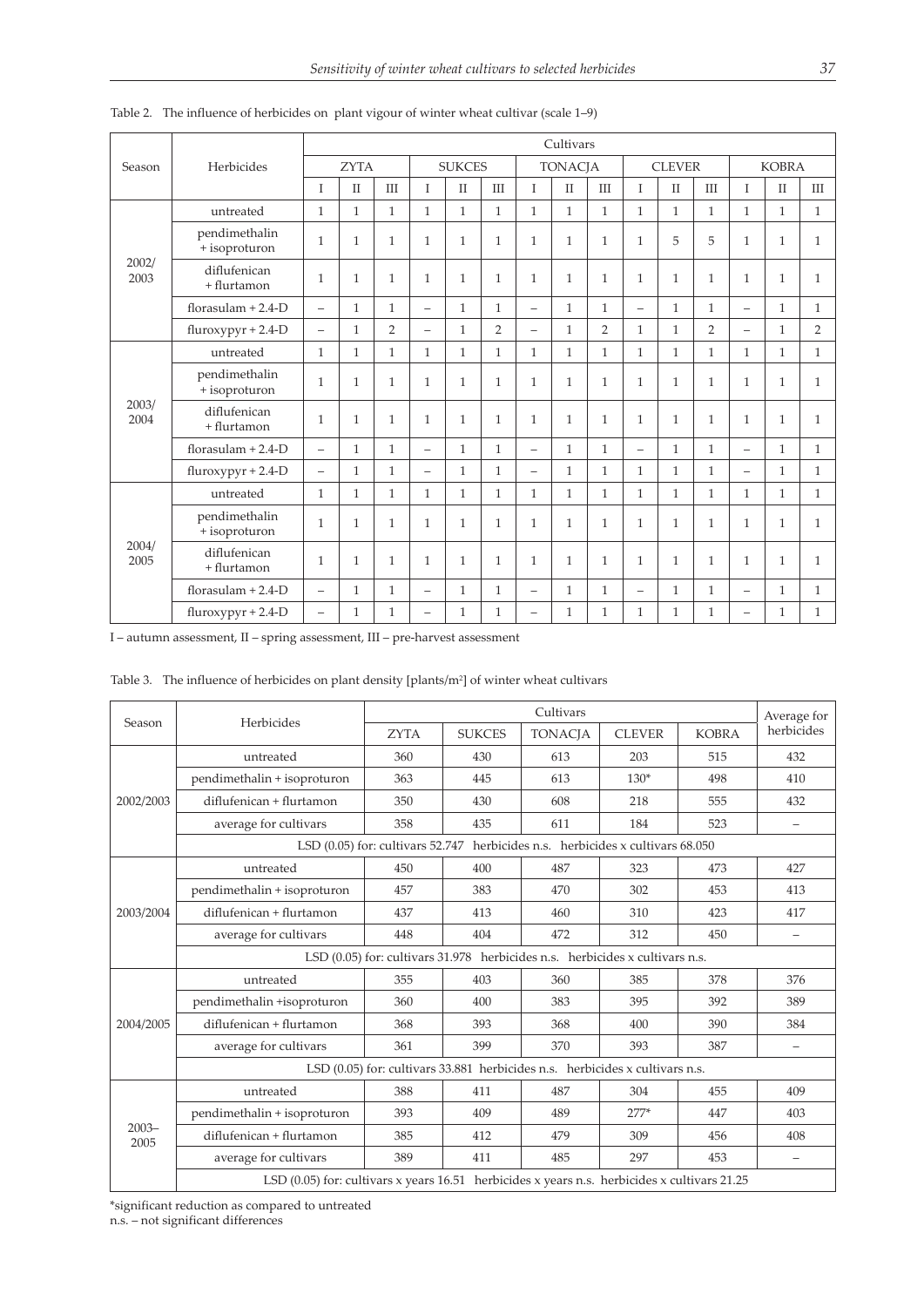|                  |                                                                                                    |                                                                             | Cultivars       |                |                              |              |                           |  |  |  |
|------------------|----------------------------------------------------------------------------------------------------|-----------------------------------------------------------------------------|-----------------|----------------|------------------------------|--------------|---------------------------|--|--|--|
| Season           | Herbicides                                                                                         | <b>ZYTA</b>                                                                 | <b>SUKCES</b>   | <b>TONACJA</b> | <b>CLEVER</b>                | <b>KOBRA</b> | Average for<br>herbicides |  |  |  |
|                  | untreated                                                                                          | 6.39                                                                        | 6.73            | 6.43           | 6.10                         | 6.41         | 6.41                      |  |  |  |
|                  | pendimethalin + isoproturon                                                                        | 6.63                                                                        | 6.42            | 6.41           | $5.44*$                      | 6.40         | 6.26                      |  |  |  |
|                  | diflufenican + flurtamon                                                                           | 6.56                                                                        | 6.65            | 6.83           | 6.21                         | 6.88         | 6.63                      |  |  |  |
| 2002/<br>2003    | florasulam $+ 2.4 - D$                                                                             | 6.96                                                                        | 6.61            | 6.61           | 6.37                         | 6.27         | 6.56                      |  |  |  |
|                  | $fluroxypyr + 2.4-D$                                                                               | 6.36                                                                        | 6.73            | 6.76           | 5.91                         | 6.53         | 6.46                      |  |  |  |
|                  | average for cultivars                                                                              | 6.58                                                                        | 6.63            | 6.61           | 6.00                         | 6.50         |                           |  |  |  |
|                  |                                                                                                    | LSD $(0.05)$ for: cultivars $0.249$                                         | herbicides n.s. |                | herbicides x cultivars 0.460 |              |                           |  |  |  |
|                  | untreated                                                                                          | 7.22                                                                        | 6.51            | 6.43           | 6.82                         | 5.81         | 6.56                      |  |  |  |
|                  | pendimethalin + isoproturon                                                                        | 7.21                                                                        | 6.34            | 6.48           | 6.80                         | 5.56         | 6.48                      |  |  |  |
|                  | diflufenican + flurtamon                                                                           | 7.60                                                                        | 6.77            | 6.65           | 7.17                         | 5.90         | 6.82                      |  |  |  |
| 2003/<br>2004    | florasulam $+ 2.4 - D$                                                                             | 7.67                                                                        | 6.69            | 6.63           | 7.37                         | 5.93         | 6.86                      |  |  |  |
|                  | $fluroxypyr + 2.4-D$                                                                               | 7.35                                                                        | 6.62            | 6.49           | 7.35                         | 6.23         | 6.81                      |  |  |  |
|                  | average for cultivars                                                                              | 7.41                                                                        | 6.59            | 6.54           | 7.10                         | 5.89         | $\equiv$                  |  |  |  |
|                  | LSD (0.05) for: cultivars 0.354 herbicides n.s. herbicides x cultivars n.s.                        |                                                                             |                 |                |                              |              |                           |  |  |  |
|                  | untreated                                                                                          | 6.54                                                                        | 6.74            | 6.62           | 8.22                         | 6.37         | 6.90                      |  |  |  |
|                  | pendimethalin + isoproturon                                                                        | 6.59                                                                        | 6.91            | 6.88           | 8.29                         | 6.67         | 7.07                      |  |  |  |
| 2004/            | diflufenican + flurtamon                                                                           | 6.58                                                                        | 7.20            | 6.99           | 8.74                         | 6.94         | 7.29                      |  |  |  |
| 2005             | florasulam $+ 2.4 - D$                                                                             | 6.74                                                                        | 6.79            | 6.73           | 8.37                         | 6.84         | 7.09                      |  |  |  |
|                  | $fluroxypyr + 2.4-D$                                                                               | 6.64                                                                        | 7.09            | 7.09           | 8.72                         | 6.74         | 7.26                      |  |  |  |
|                  | average for cultivars                                                                              | 6.62                                                                        | 6.95            | 6.86           | 8.47                         | 6.71         | $\equiv$                  |  |  |  |
|                  |                                                                                                    | LSD (0.05) for: cultivars 0.267 herbicides n.s. herbicides x cultivars n.s. |                 |                |                              |              |                           |  |  |  |
|                  | untreated                                                                                          | 6.72                                                                        | 6.66            | 6.49           | 7.05                         | 6.20         | 6.62                      |  |  |  |
|                  | pendimethalin + isoproturon                                                                        | 6.81                                                                        | 6.55            | 6.59           | $6.84*$                      | 6.21         | 6.60                      |  |  |  |
|                  | diflufenican + flurtamon                                                                           | 6.91                                                                        | 6.87            | 6.82           | 7.37                         | 6.57         | 6.91                      |  |  |  |
| $2003 -$<br>2005 | florasulam $+ 2.4 - D$                                                                             | 7.12                                                                        | 6.90            | 6.66           | 7.37                         | 6.35         | 6.88                      |  |  |  |
|                  | $fluroxypyr + 2.4-D$                                                                               | 6.78                                                                        | 6.81            | 6.78           | 7.33                         | 6.50         | 6.84                      |  |  |  |
|                  | average for cultivars                                                                              | 6.87                                                                        | 6.76            | 6.67           | 7.19                         | 6.37         |                           |  |  |  |
|                  | LSD $(0.05)$ for: cultivars x years $0.147$ herbicides x years n.s. herbicides x cultivars $0.195$ |                                                                             |                 |                |                              |              |                           |  |  |  |

Table 4. The influence of herbicides on grain yield [t/ha] of winter wheat cultivars

\*significant reduction as compared to untreated; n.s. – not significant differences

Table 5. The influence of herbicides on weight of 1000 grains [g] of winter wheat cultivars

|                  |                                                                                     |                                                                                             | Average for   |                                             |               |              |            |  |  |  |  |
|------------------|-------------------------------------------------------------------------------------|---------------------------------------------------------------------------------------------|---------------|---------------------------------------------|---------------|--------------|------------|--|--|--|--|
| Season           | Herbicides                                                                          | <b>ZYTA</b>                                                                                 | <b>SUKCES</b> | <b>TONACJA</b>                              | <b>CLEVER</b> | <b>KOBRA</b> | herbicides |  |  |  |  |
|                  | untreated                                                                           | 45.8                                                                                        | 45.6          | 47.0                                        | 42.9          | 44.7         | 45.2       |  |  |  |  |
|                  | pendimethalin + isoproturon                                                         | 43.9                                                                                        | 48.0          | 47.6                                        | 40.9          | 46.1         | 45.3       |  |  |  |  |
|                  | diflufenican + flurtamon                                                            | 46.5                                                                                        | 47.1          | 47.7                                        | 41.7          | 46.3         | 45.9       |  |  |  |  |
| 2002/<br>2003    | florasulam $+ 2.4 - D$                                                              | 46.2                                                                                        | 46.4          | 48.5                                        | 42.7          | 45.3         | 45.8       |  |  |  |  |
|                  | $fluroxvpyr + 2.4-D$                                                                | 46.1                                                                                        | 47.7          | 47.4                                        | 44.0          | 45.9         | 46.2       |  |  |  |  |
|                  | average for cultivars                                                               | 45.7                                                                                        | 46.9          | 47.4                                        | 42.4          | 45.7         | -          |  |  |  |  |
|                  |                                                                                     | LSD $(0.05)$ for: cultivars $1.618$                                                         |               | herbicides n.s. herbicides x cultivars n.s. |               |              |            |  |  |  |  |
|                  | untreated                                                                           | 45.0                                                                                        | 45.5          | 47.5                                        | 41.7          | 49.7         | 45.9       |  |  |  |  |
|                  | pendimethalin + isoproturon                                                         | 46.8                                                                                        | 45.1          | 47.1                                        | 41.6          | 49.6         | 46.0       |  |  |  |  |
| 2003/            | diflufenican + flurtamon                                                            | 45.2                                                                                        | 43.9          | 48.4                                        | 43.9          | 48.8         | 46.0       |  |  |  |  |
| 2004             | florasulam $+ 2.4 - D$                                                              | 46.0                                                                                        | 47.4          | 45.9                                        | 44.1          | 48.2         | 46.3       |  |  |  |  |
|                  | $fluroxvpyr + 2.4-D$                                                                | 44.3                                                                                        | 46.4          | 45.3                                        | 42.9          | 49.9         | 45.8       |  |  |  |  |
|                  | average for cultivars                                                               | 45.5                                                                                        | 45.7          | 46.8                                        | 43.0          | 49.2         |            |  |  |  |  |
|                  | herbicides n.s.<br>herbicides x cultivars n.s.<br>LSD $(0.05)$ for: cultivars 2.441 |                                                                                             |               |                                             |               |              |            |  |  |  |  |
|                  | untreated                                                                           | 48.4                                                                                        | 48.1          | 48.6                                        | 40.0          | 42.4         | 45.5       |  |  |  |  |
|                  | pendimethalin + isoproturon                                                         | 48.4                                                                                        | 49.7          | 48.7                                        | 38.9          | 46.5         | 46.4       |  |  |  |  |
| 2004/            | diflufenican + flurtamon                                                            | 47.9                                                                                        | 49.1          | 48.2                                        | 38.9          | 44.1         | 45.6       |  |  |  |  |
| 2005             | florasulam $+ 2.4 - D$                                                              | 48.8                                                                                        | 48.7          | 46.6                                        | 39.1          | 42.7         | 45.0       |  |  |  |  |
|                  | $fluroxypyr + 2.4-D$                                                                | 48.9                                                                                        | 50.8          | 51.4                                        | 39.3          | 45.0         | 47.1       |  |  |  |  |
|                  | average for cultivars                                                               | 48.5                                                                                        | 49.3          | 48.5                                        | 39.2          | 44.1         |            |  |  |  |  |
|                  |                                                                                     | herbicides n.s. herbicides x cultivars n.s.<br>LSD (0.05) for: cultivars 1.903              |               |                                             |               |              |            |  |  |  |  |
|                  | untreated                                                                           | 46.4                                                                                        | 46.4          | 47.7                                        | 41.5          | 45.6         | 45.5       |  |  |  |  |
|                  | pendimethalin + isoproturon                                                         | 46.4                                                                                        | 47.6          | 47.8                                        | 40.5          | 47.4         | 45.9       |  |  |  |  |
|                  | diflufenican + flurtamon                                                            | 46.5                                                                                        | 46.7          | 48.1                                        | 41.5          | 46.4         | 45.8       |  |  |  |  |
| $2003 -$<br>2005 | florasulam $+ 2.4 - D$                                                              | 47.0                                                                                        | 47.5          | 46.7                                        | 42.0          | 45.4         | 45.7       |  |  |  |  |
|                  | $fluroxypyr + 2.4-D$                                                                | 46.5                                                                                        | 48.3          | 48.0                                        | 42.1          | 46.9         | 46.4       |  |  |  |  |
|                  | average for cultivars                                                               | 46.6                                                                                        | 47.3          | 47.7                                        | 41.5          | 46.3         | $\equiv$   |  |  |  |  |
|                  |                                                                                     | LSD (0.05) for: cultivars x years 0.960 herbicides x years n.s. herbicides x cultivars n.s. |               |                                             |               |              |            |  |  |  |  |

n.s. – not significant differences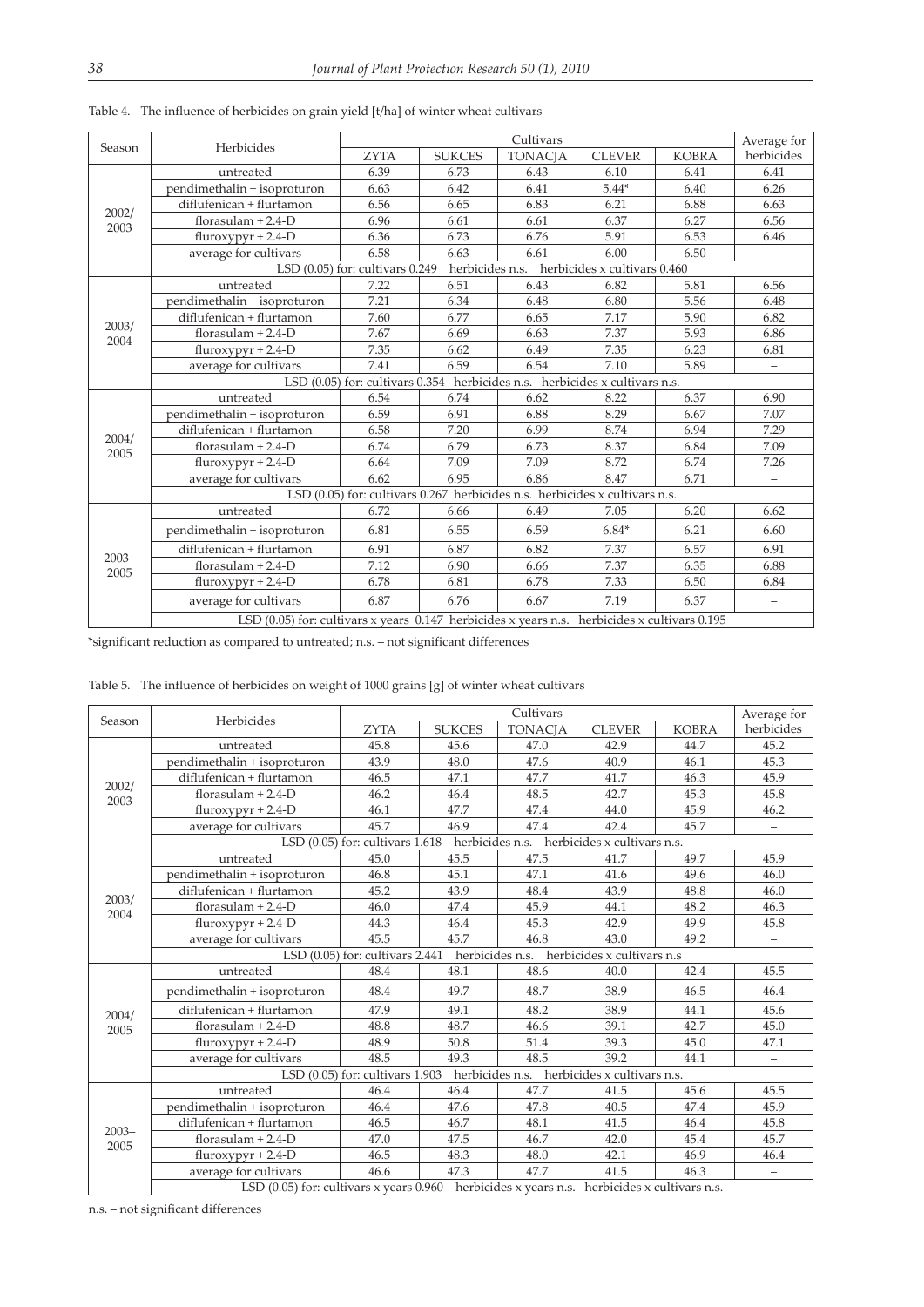## **DISCUSSION**

The influence of tested herbicides on winter wheat varied between experimental seasons. The weather conditions profoundly affected winter wheat cultivars' tolerance to herbicides. Significant yield reduction resulting from herbicide application occurred during 2002/2003, when winter conditions were hard for wheat overwintering – long period with temperature below 0°C and the lack of snow cover. It is well known fact that weather conditions affect herbicides' activity, both their efficacy and phytotoxicity. Low temperature retards herbicide metabolism in plants, which finds its reflection in longer persistence of plant injuries (Gauvrit and Gaillardon 1991**;** Cashimore *et al.* 1995). In this experiment visible plant injuries were not observed in the autumn, but the first injuries appeared in the early spring on plots treated with the mixture pendimethalin + isoproturon. It seems likely that weather conditions negatively affected plant vigour, because during hard winter they contributed to plant weakness and, consequently, higher sensitivity to a herbicide. The results obtained in this investigation evidently show that yield reduction of Clever cultivar was caused by plant thinning, which resulted poor overwintering during unfavourable weather conditions. This cultivar is susceptible to damage due to winter hardiness and this property in combination with herbicidal stress probably decreased the ability of winter survival. The adverse effect of hard winter conditions on wheat tolerance to herbicides and different cultivars reaction to herbicides was observed in previous studies (Rola *et al.* 1999; Adamczewski and Urban 2000). The remaining cultivars did not reveal any negative reaction to pendimethalin + isoproturon mixture. This fact shows for evident differences in winter wheat cultivars tolerance to herbicides and it confirms the results obtained in the previous studies (Sikkema *et al.* 2007; Kong *et al.* 2009).

A negative reaction of winter wheat to growth regulator herbicides, which contain for example 2.4-D and MCPA, was reported previously (Nowicka 1993; Orr *et al.* 1996). These herbicides caused leaf rolling, ear deformation and, in some cases, yield loss. Presented study showed only ear deformation as a result of the mixture fluroxypyr + 2.4-D application, but plant damage was temporary and did not affect grain yield.

#### **CONCLUSIONS**

Considering introduction of new winter wheat cultivars to agricultural practice, the studies on wheat tolerance should be continued to obtain detailed, useful for farmers information. The research aims at answering the question if particular herbicide can be applied in specific cultivar without risk of yield loss. On the basis of results of our investigation, the application of the mixture pendimethalin + isoproturon should be avoided in cultivar Clever.

## **REFERENCES**

- Adamczewski K., Urban M. 2000. Reakcja 7 odmian pszenicy ozimej na dwie formy użytkowe chlorotoluronu. Prog. Plant Protection/Post. Ochr. Roślin 40 (1): 374–379.
- Cabanne F., Gaillardon P., Scalla R. 1985. Phytotoxicity and metabolism of chlortoluron in two wheat cultivars. Pestic. Biochem. Physiol. 23: 212–220.
- Cashimore W.J., Caseley J.C. 1995. Effect of low doses of herbicides, temperature and simulated harrowing on the survival of three weed species. Proc. Brighton Crop Protection Conference – Weeds, 20–23 November 1995, Brighton, United Kingdom, 6 C-16: 719–725.
- Dastgheib F., Field R.J. 1990. Differential response of wheat to chlorsulfuron. Proc. of the 43th New Zealand Weed and Pest Control Conference, 14–16 August 1990, Dunedin, New Zealand 43: 150–153.
- Gabińska K., Rola J. 1985. Reakcja odmian pszenicy ozimej na herbicydy. Pam. Puł. 84: 103–120.
- Gauvrit C., Gaillardon P. 1991. Effect of low temperatures on 2,4- D behaviour in maize plants. Weed Res. 31: 135–142.
- Kong L., Si J., Feng B., Li S., Wang F., Sayre K. 2009. Differential responses of two types of winter wheat (*Triticum aestivum* L.) to autumn- and spring-applied mesosulfuron-methyl. Crop Protect. XXX: 1–6.
- Nowicka B. 1993. Wpływ herbicydów na wysokość i jakość plonu odmian pszenicy ozimej. Praca doktorska, Wyd. IUNG Puławy, R (302), 47 pp.
- Petróczi I.M., Matuz J., Kótai C. 2002. Study of pesticide sideeffects in winter wheat trials. Proc. of the 7th Hungarian Congress on Plant Physiology, 24–27 June 2002, Szeged, Hungary 46 (3–4): 207–208.
- Orr J.P., Canevari M., Jackson L., Wennimg R., Carner R., Nishimoto G. 1996. Postemergence herbicides and application time affect wheat yields. Calif. Agric. 50 (4): 32–36.
- Rola H., Domaradzki K., Kieloch R. 1999. Tolerancja wybranych odmian pszenicy ozimej na herbicydy. Pam. Puł. 114: 305– 311.
- Sikkema P.H., Brown L., Shropshire Ch., Soltani N. 2007. Responses of three types of winter wheat (*Triticum aestivum* L.) to spring-applied post-emergence herbicides. Crop Protect. 26: 715–720.

### **POLISH SUMMARY**

## WRAŻLIWOŚĆ ODMIAN PSZENICY OZIMEJ NA WYBRANE HERBICYDY

W latach 2003–2005 w okolicach Wrocławia przeprowadzono doświadczenia polowe nad reakcją odmian pszenicy ozimej na niektóre herbicydy. W badaniach wykorzystano 5 odmian pszenicy: Zyta, Tonacja, Sukces, Clever i Kobra. Herbicydy: izoproturon + pendimetalina i diflufenikan + flurtamon zastosowano jesienią, w fazie 3–4 liści pszenicy. Środki: florasulam + 2,4-D oraz fluroxypyr + 2,4-D aplikowano wiosną w fazie pełni krzewienia. Fitotoksyczność herbicydów określono na podstawie wizualnej oceny kondycji roślin, obsady roślin oraz wysokości plonu i niektórych elementów jego struktury. Ujemny wpływ mieszaniny pendimetaliny z izoproturonem na plonowanie pszenicy ozimej odmiany Clever był